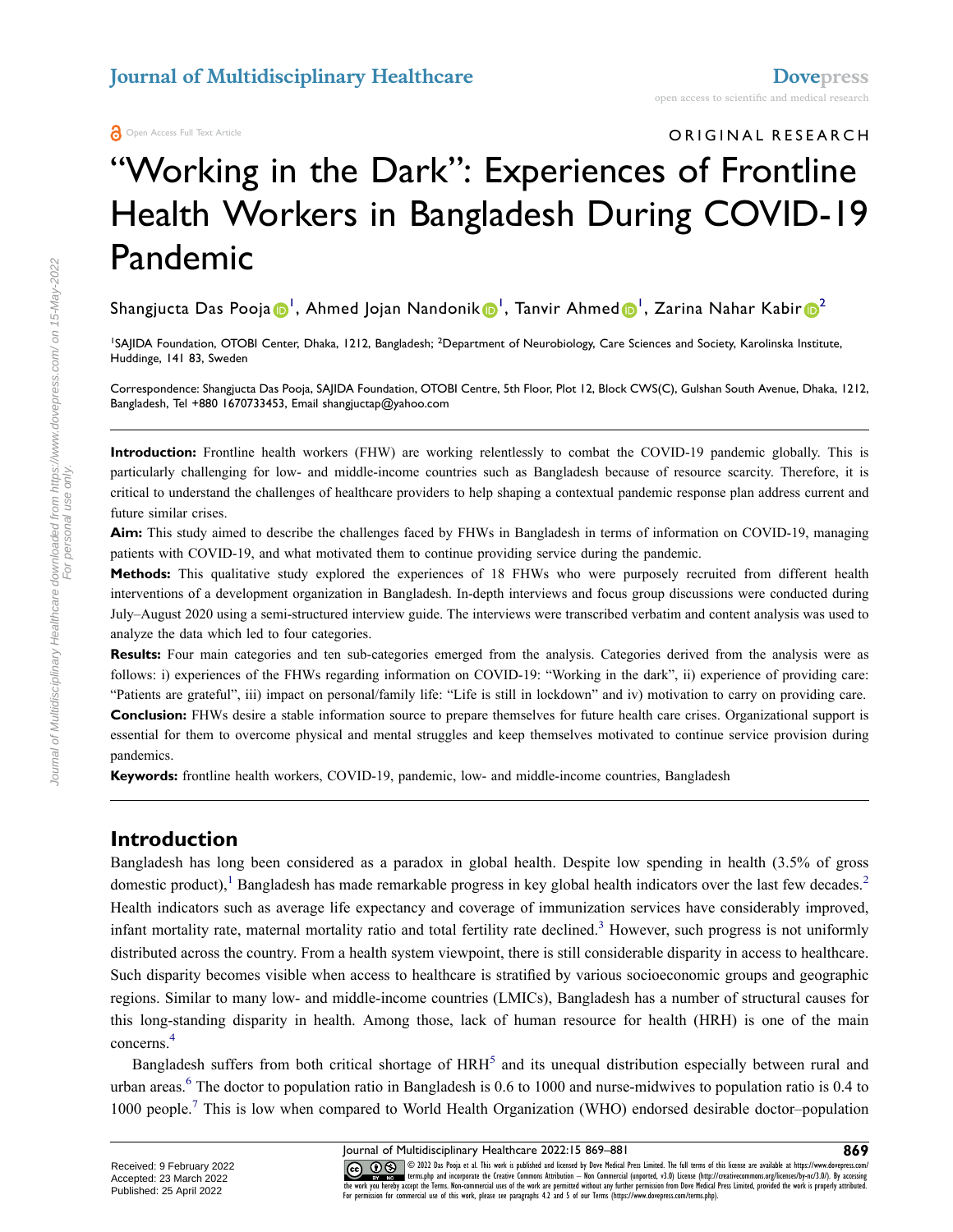<span id="page-1-1"></span><span id="page-1-0"></span>ratio of 1:1000.<sup>8</sup> According to a health facility survey conducted in 2013, more than 25% of physician positions and 22% of nurse positions at *upazila* (sub-district) health complexes were vacant[.9](#page-11-8) Poor living conditions, excessive workload, lack of proper equipment, limited career opportunities, insufficient wages and benefits in rural areas are some of the main causes of absenteeism of health care providers in rural areas of Bangladesh.[6](#page-11-5) In addition, HRH in Bangladesh often has to work within intense resource constraints leading to lack of provision of quality service. This adds to unfavorable work condition which in turn leads to peoples' dissatisfaction in utilization of health care services. As a result, there is periodic incidence of violence against HRH across the country.<sup>[10](#page-11-9)[,11](#page-11-10)</sup>

<span id="page-1-3"></span><span id="page-1-2"></span>With this backdrop of challenging HRH situation, Bangladesh confirmed its first case of COVID-19 on March 8, 2020 and has been burdened with 1.59 million confirmed cases and more than 28 thousand deaths from COVID-19 as of January 10, 2022.<sup>[12](#page-11-11)</sup> COVID-19 has created unprecedented psychosocial and socio-economic instability among people due to the loss of lives and livelihoods. $^{13}$  $^{13}$  $^{13}$ 

<span id="page-1-9"></span><span id="page-1-8"></span><span id="page-1-7"></span><span id="page-1-6"></span><span id="page-1-5"></span><span id="page-1-4"></span>A population-based study from Bangladesh reported mental health-related problems such as loneliness (71%), anxiety (64%), depression (38%) and sleep disturbance (73%) during COVID-19 pandemic.<sup>14</sup> Health workers in particular face enormous challenges as one of the key frontline workers during the COVID-19 pandemic.<sup>[15](#page-11-14)</sup> Globally, the risk of COVID-19 infection was very high among the FHWs compared to the general community.<sup>[16–](#page-11-15)[18](#page-11-16)</sup> Studies also found that FHWs who were involved in the care of COVID-19 patients have also been exposed to negative mental health outcomes like anxiety, depression, and insomnia.<sup>[19](#page-11-17)[,20](#page-11-18)</sup> Moreover, FHWs have faced different professional and psychosocial challenges while working in COVID-19 dedicated facilities. Less support from family, harsh working environment, $21$ fear of contaminating family members,[22](#page-11-20) adaptation with continuously changing guidelines, practice and policies, lack of personal protective equipment  $(PPE)^{23}$  were some of the challenges faced by FHWs throughout this pandemic. In Bangladesh, where the health care system is already burdened with crisis of resource constraints and lack of HRH, the FHWs have to endure tremendous pressure to work endlessly during the COVID-19 pandemic thus placing them at high risk of exposure to the disease.[24](#page-11-22) So it is critical to understand the challenges of healthcare providers considering their fight from the front during the COVID-19 pandemic.

<span id="page-1-12"></span><span id="page-1-11"></span><span id="page-1-10"></span>This study aimed to describe the challenges faced by FHWs in Bangladesh in terms of information on COVID-19, managing patients with COVID-19 and what motivated them to continue providing service during the pandemic.

### **Materials and Methods**

#### Design

<span id="page-1-13"></span>This qualitative descriptive<sup>[25](#page-11-23)</sup> study aimed to describe the experiences of FHWs in relation to providing services to patients with COVID-19 during the ongoing pandemic.

### Study Setting

This study was conducted on a group of FHWs who were working in different health initiatives of SAJIDA Foundation (SF), one of the leading development organizations in Bangladesh. As part of its health programs, it provides tertiary health care services. The organization converted one of its hospitals, in Narayanganj (27 kilometers from Dhaka), into a hospital dedicated only for patients with COVID-19. SF also set up a hotline service to provide free medical advice to the general public. During the pandemic, SF offered round the clock service to chronically ill patients at home by formal caregivers.

### Participants and Sampling

Using purposive sampling method, participants of this descriptive qualitative study were selected from the hospital (physicians and nurses), health information hotline service (physicians) and home care service (formal caregivers with paramedic training) of SAJIDA Foundation (SF), all dedicated to patients of COVID-19. Twenty-three FHWs were approached for interview, among them five declined. Thus, a total of 18 participants were interviewed. Of the 18 participants, 11 were physicians, 5 nurses and 2 formal caregivers. The participants included equal number of men and women ([Table 1\)](#page-2-0). 4 `Seven individual interviews (two formal caregivers, one hospital nurse, four physicians) and three focus group discussions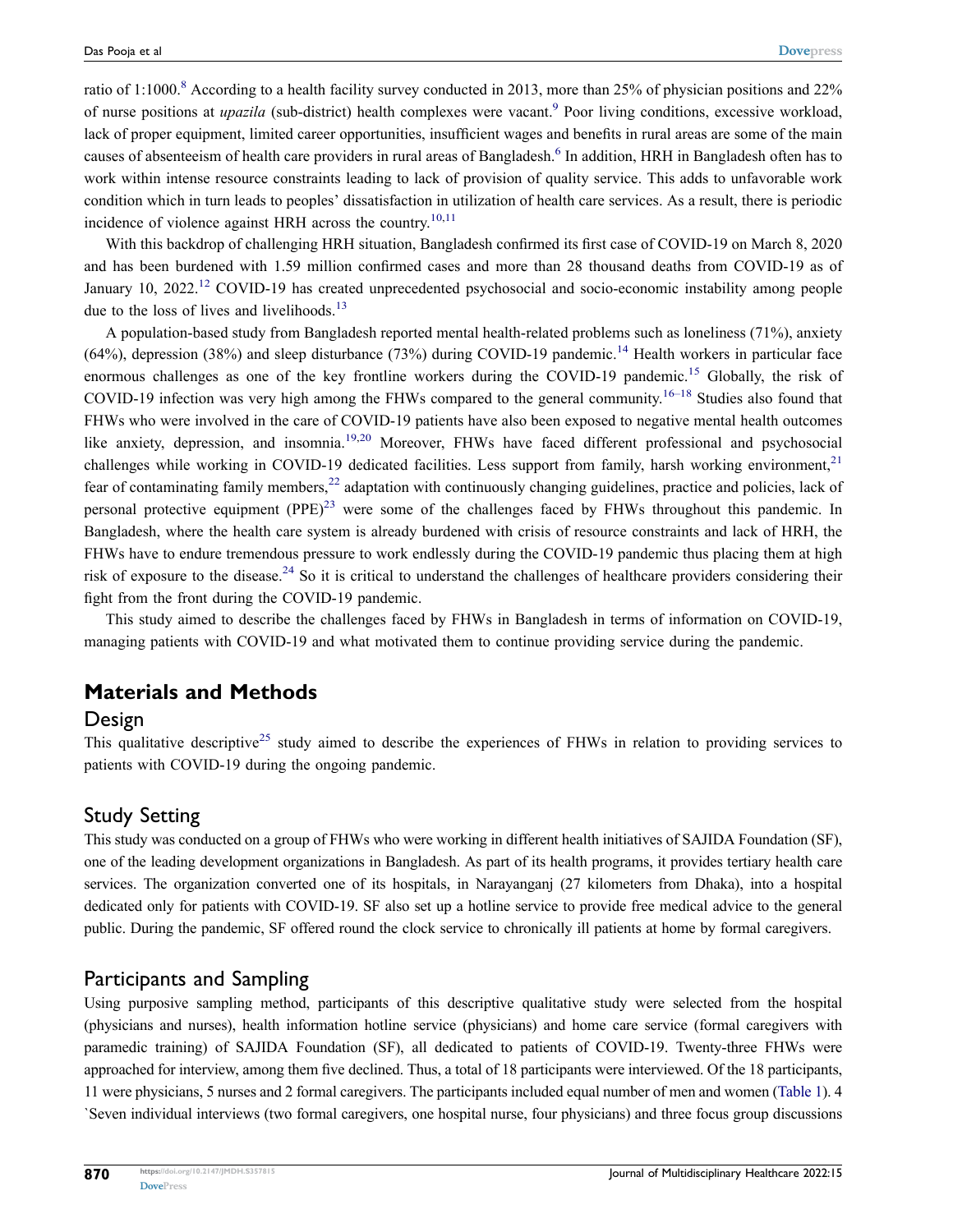| <b>Characteristics</b>       | n              |
|------------------------------|----------------|
| Gender                       |                |
| Female                       | 9              |
| Male                         | 9              |
| Participants' role           |                |
| Physician - hospital         | 6              |
| Physician - hotline          | 5              |
| Nurse                        | 5              |
| Formal care giver            | $\mathcal{P}$  |
| Participants' workplace      |                |
| COVID-19 intensive care unit | 2              |
| COVID-19 ward                | 9              |
| Hotline service              | 5              |
| Home care service            | $\overline{2}$ |

<span id="page-2-0"></span>**Table 1** Characteristics of the Participants

(one group of three hospital physicians, one group of four physicians of hotline service, one group of four hospital nurses) were conducted by two of the co-authors (SDP & AJN) who were trained on qualitative data collection.

### Data Collection

Using semi-structured interview guide, in-depth interviews and focus group discussions were conducted with the participants during July and August, 2020. The participants were reached through telephone. The interview guide was developed based on relevant literature and discussion within the research team. The interview guide was pre-tested with two FHWs (one physician and one nurse) who were not included in the study. The interviews were conducted via telephone or online communication platform (Microsoft Teams) due to the physical distancing protocols during COVID-19 pandemic. Each individual interview lasted for 40–50 minutes and each focus group discussion lasted for 100–110 minutes. All interviews were audio recorded with permission from the participants. This study was conducted under the purview of SAJIDA Foundation which did not require a formal ethical approval particularly due to the non-invasive nature of the study. Ethical guidelines outlined in the Declaration of Helsinki was followed in the study. Before the initiation of the interview, informed consent was obtained and audio recorded. Participants were informed about the objectives of the study, data confidentiality, anonymity of the study participants, and their right to withdraw from the study at any time. A unique identification number was allocated for each participant, by which, deidentification of the participants was ensured. All data were stored on a password protected cloud storage system which was accessible by the researchers only. No institutional ethical approval was required for this study.

### Data Analysis

<span id="page-2-1"></span>After all the interviews were transcribed in Bangla, analysis was performed applying inductive approach using content analysis.<sup>[26](#page-11-24)</sup> The co-authors read the transcripts multiple times (all transcripts by SDP and AJN, selected few by ZNK and TA) to identify codes. The codes were organized to identify common patterns and grouped as sub-categories and the latter into categories. The analysis followed an iterative process which eventually resulted in four categories. Codes were checked against the transcripts independently by the researchers and through regular team meetings during data analysis, until decision regarding the sub-categories and categories were reached.

The iterative nature of the analysis process helped to identify codes, sub-categories and categories by each of the team members individually and in group. This led to triangulation by researchers at the analysis level. Even the use of different data collection tools, ie, individual interviews and focus group discussions contributed to triangulation of the data.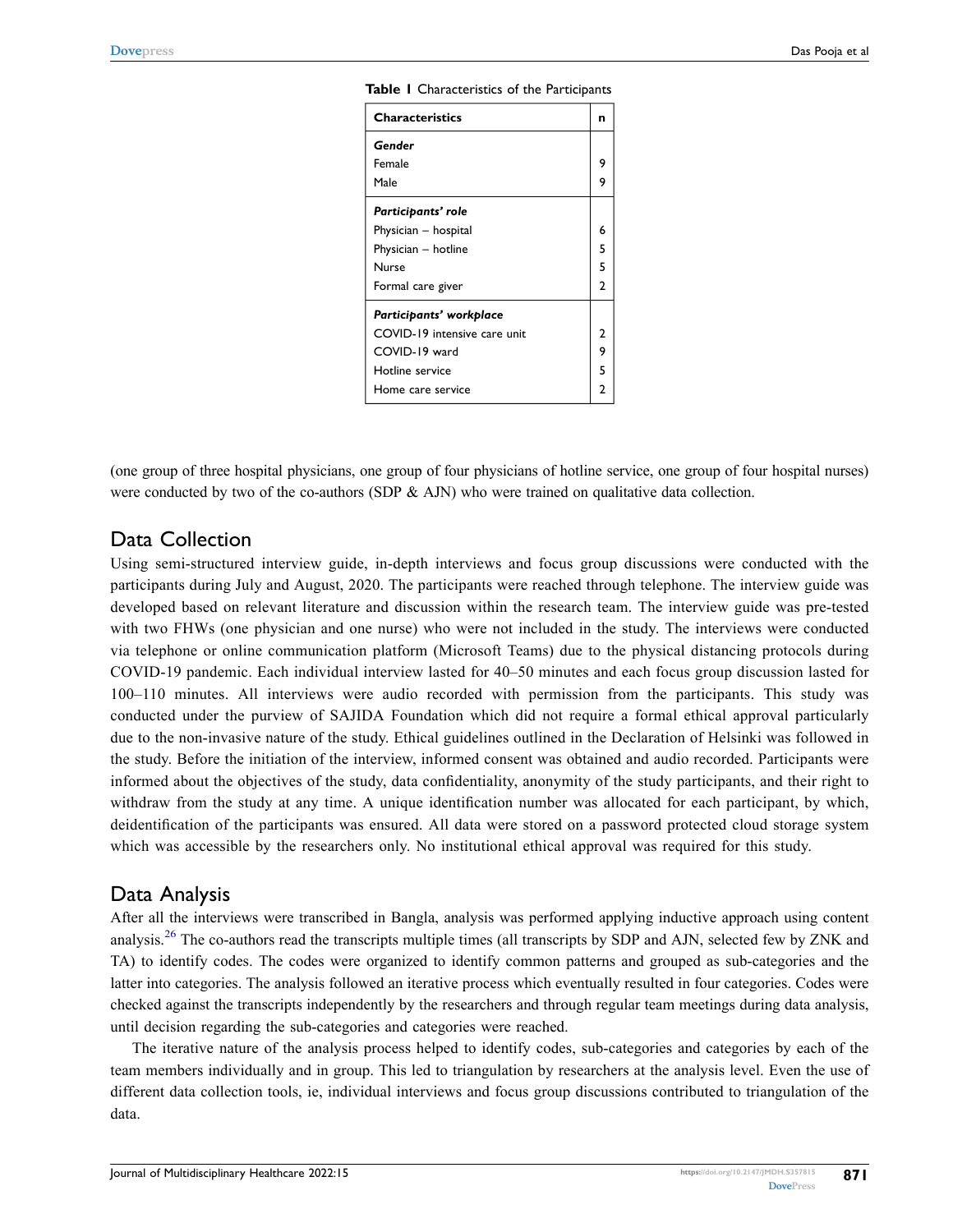| <b>Categories</b>                                                                   | <b>Sub-Categories</b>                                                                                                                                                                                |
|-------------------------------------------------------------------------------------|------------------------------------------------------------------------------------------------------------------------------------------------------------------------------------------------------|
| Experiences of the FHWs regarding information on COVID-19:<br>"Working in the dark" | • Source of information<br>• Perception about sources of information<br>• Challenges faced in relation to information                                                                                |
| Experience of providing care: "Patients are grateful"                               | • Interaction between FHW and patients, and patients' families<br>• Experience of providing services to the patients<br>• Challenges of care provision amidst COVID-19 as<br>experienced by the FHWs |
| Impact on personal/family life: "Life is still in lockdown"                         | • Fear, dilemma and mental struggle<br>• Resistance turned into pride                                                                                                                                |
| Motivation to carry on providing care                                               | • Organizational support<br>• Moral responsibility and sense of accomplishment                                                                                                                       |

#### <span id="page-3-0"></span>**Table 2** List of Categories and Sub-Categories

### **Results**

The data analysis resulted in four categories: Experiences of the FHWs regarding information on COVID-19: "Working in the dark", Experience of Providing care: "Patients are grateful", Impact on personal/family life: "Life is still in lockdown" and Motivation to carry on providing care (see [Table 2](#page-3-0)). Findings related to the categories are illustrated by quotes. Key quotes presented in the paper were translated into English. Quotes by specific participants are referred to as "P" and the participant's number.

### Experience of the FHWs Regarding Information on COVID-19: "Working in the Dark"

The FHWs were asked about their experience about COVID-19 related information on its preventative measures, and its diagnosis and treatment. While discussing the information sources, they shared their perception in terms of the authenticity and/or quality of these sources. Participants also mentioned challenges they faced in accessing and using the information.

### Source of Information

When asked about the information sources almost all participants agreed that in a pandemic it is expected to have information which were haphazard and inaccurate. Training programs organized at the workplace, Television, YouTube and social media, and shared knowledge among colleagues were stated as the main sources of information for the nurses and home caregivers. One of the participants, a nurse, mentioned "Initially I did not know how to wear and remove PPE. Our hospital has provided trainings on this and also informed us about the updates on a regular basis." (P5, nurse at hospital). On the other hand, institutional guidelines such as from WHO, Government of Bangladesh, Center for Disease Control (CDC) in USA, Institute of Epidemiology, Disease Control and Research (IEDCR) in Bangladesh, National Health Services (NHS)- UK were the main sources of information for the physicians. Some followed ongoing national and international clinical trials, while others relied on suggestions provided by their senior medical experts and leveraged their own clinical observations/experiences as sources of information to guide treatment of patients with COVID-19 (suspected or positive cases). Many physicians combined the suggestions and guidelines collected from various sources as the basis to treat patients. A physician explained, "We have tried to treat our patients by blending WHO guideline and clinical observations made by our expert clinicians and ourselves as junior doctors." (P2, physician at hospital). All the participants believed continuous scientific research on COVID-19 was required to develop more user friendly and precise guidelines.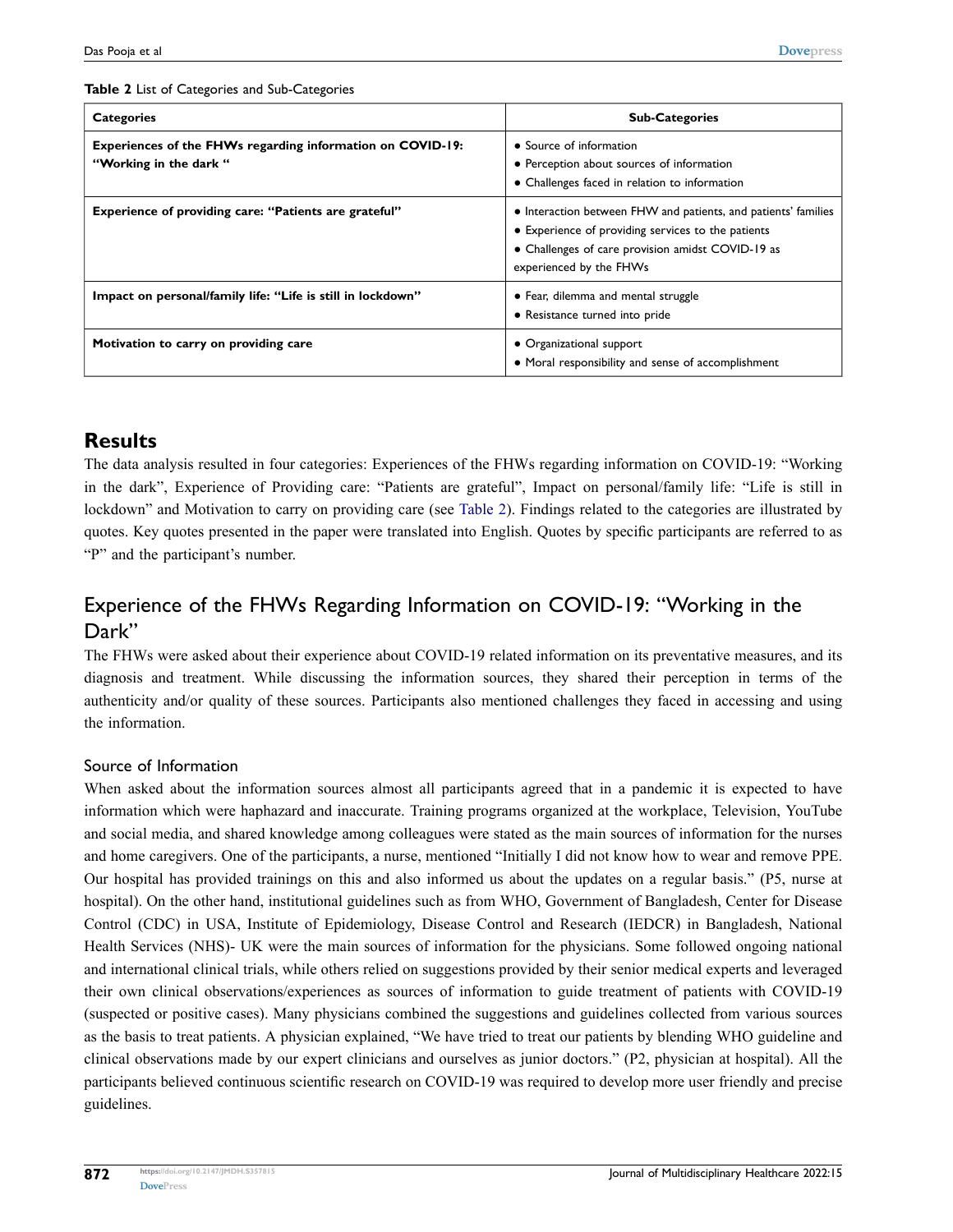#### Perception on Sources of Information

While participants identified many sources of information on how to prevent and treat COVID-19, they mentioned only few to be reliable. When asked about their preferred sources, physicians referred to the guidelines by the Ministry of Health and Family Welfare (MoHFW) and from WHO as the most reliable ones. In addition, a physician of hotline service, found the national guidelines more relevant to the Bangladeshi context compared to those by WHO. According to the participant, the national guidelines were more contextualized and appropriate taking into the account the existing available resources and logistical support in Bangladesh. A participant described:

It is difficult for everyone to follow the WHO guideline because of the differences in logistical support in different countries. For this reason, each country has their own guideline that is unique. Designated professionals of our country maintain this guideline with utmost care, so I prioritize national guideline in the first place. (P6, physician at hospital).

Sharing knowledge between colleagues was found as a common source of information. P17, one of the nurses, implied that more group discussions, focused meetings and trainings would have disseminated COVID-19 related information better. Some advised to have a centralized information source and recommended establishing a system consisting of information regarding testing facilities, capacity of hospitals dedicated for patients of COVID-19 and updated treatment protocols. One participant expressed,

If we had a website or portal in Bangladesh, the physicians could get access necessary information in one place by logging in. (This would have been particularly important) as sometimes we have found difference between the WHO and national guideline. (P9, physician at hotline service).

#### Challenges Faced in Relation to Information

When asked about major challenges faced by the participants in relation to information on COVID-19, issues like contradictory information, authenticity of information and continuous changes in guidelines were mentioned the most. Participants felt that information related to COVID-19 was not sufficient and if available it was hard to assess its authenticity. One of the physicians from the hotline service reported that mainstream media was responsible for circulating contradictory information and advocating medicine without evidence. According to the participant:

Media was circulating news that a certain drug will cure Corona with a reference from a specialist physician. A drug cannot be used without clinical trial or prior approval. But the headline on the media was presented in a way that a certain drug will work and its trial has been completed. But later on, it was clarified by our supervisor (specialist himself) that the trial of that specific drug was still ongoing. (P9, physician at hotline service).

Furthermore, physicians provided hotline services reported challenges with referral system caused by lack of adequate information about the existing capacity of hospitals to admit patients and available testing facilities. They would refer the caller to a nearby hospital without being completely sure if the hospital had the capacity to take another patient or if the testing facility was available at that particular time. This created confusion and difficulties for both the physician and the caller.

Considering such disarray, challenges of availability and accessibility of reliable information, one participant mentioned that working in the pandemic felt like "working in the dark." However, participants also reported to have managed to adapt with the changing guidelines as the guidelines became more uniform overtime and modified their treatment pattern accordingly. As one of the participants mentioned,

I used to give Azithromycin following the national guideline, initially it was like working in the dark as there was a lot of modification going on in drugs and other guidelines keeping the basic things in place. (P10, physician at hotline service).

### Experience of Providing Care: "Patients are Grateful"

The FHWs discussed their experiences of providing care from three viewpoints: interaction with patients and their families while providing care, medical management of the patients and challenges they faced while providing care.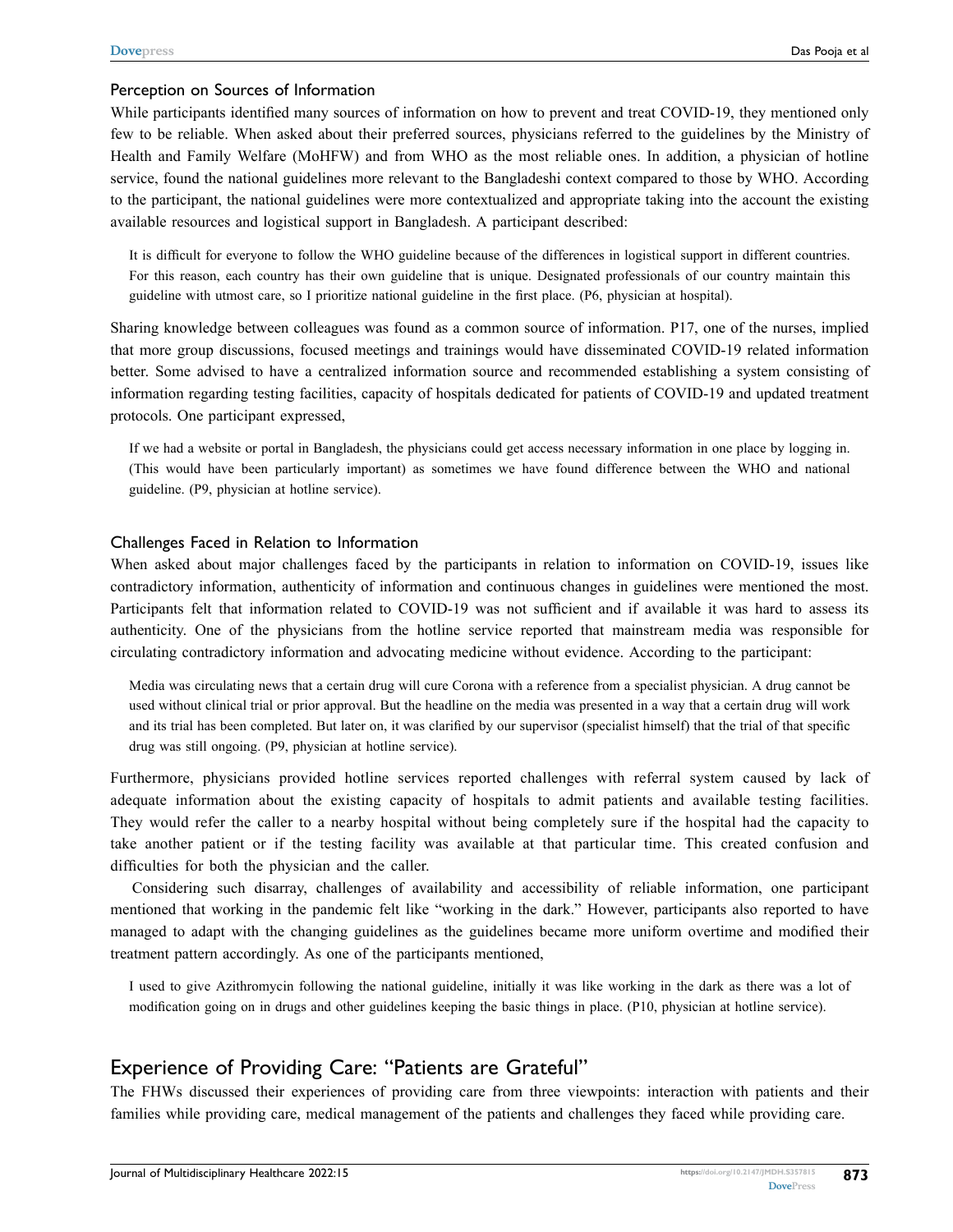#### Interaction Between FHW and Patients, and Their Families

According to the participants, knowledge of the patients and their family members about COVID-19 influenced the treatment pattern offered by the FHWs. Participants also stated that the care seeking behavior of the patients changed over time as they (patients) became more knowledgeable about COVID-19. Some of the physicians explained that during the early stage of the pandemic, due to fear of death, people were often inclined to opt for hospitalization even at the slightest possibility of COVID-19 infection. However, over time with more awareness, patients were more agreeable about isolating and managing the disease at home. As one of the participants said:

Patients were rushing to hospitals even with slightest symptoms like cough or mild fever thinking that s/he is COVID-19 positive … But people are now aware that being a COVID-19 positive patient does not necessarily mean that s/he will die. People are now staying isolated at home and trying to boost their immunity. (P6, physician at hotline service).

While this was helpful for providing services, sometimes such improved knowledge was coupled with misinformation resulting into taking unprescribed medicines and sometimes without completing the necessary course of medication. One of the physicians shared:

There was a shortage of tests in the beginning, patients could not do the tests even if they were asked to do. Names of certain drugs were circulating and people thought that they would recover by taking these. Many people are in greater danger by selfmedicating and without completing the dosage. (P10, physician at hotline service).

FHWs talked about strengthening bond between them and the patients during this stressful time. Participants stated that patients' trust and confidence in the physicians and nurses increased during this pandemic as they were the only people who were physically available for the patients. Participants from the hotline service added that patients were grateful towards them as well. The participants explained that this was due to the harsh reality of COVID-19 and them (physicians) becoming the sole savior in the eyes of the patients. Such attitude was in contrast to their experiences from the time before the pandemic. As one of the physicians stated,

When I used to work in normal (Non COVID-19) hospitals, behavior of the patients' attendants then and now is totally different. They are now showing gratefulness towards us. (P2, physician at hospital).

Family members relied solely on them (FHWs) to take care of their dear ones. As one of the nurses mentioned, "Patients also realized that we (FHWs) were the only people who were staying beside them, so they never misbehaved with us." (P5, nurse at hospital).

Sometimes family members of patients seemed to anticipate and accept the ultimate fate of their dear ones. There were incidents of family members "nowhere to be found" after admitting patients to the hospital. As one of the physicians stated:

The attitude of the majority of the patients' attendants here [at the hospital] was that they gave up hope about the patient … In many cases, the experience is even more horrible. Family members bade farewell to the patients as they left them at the hospital. (P3, physician at hospital).

#### Experience of Providing Services to the Patients

Participants working in different health care settings such as home care, hospital dedicated to patients with COVID-19 and hotline services shared their experiences of managing patients. Most of the physicians mentioned that the clinical management was mainly focused on symptomatic treatment that was based on the severity of the symptoms. Formal caregivers providing home care had to complete quarantine before beginning service and often had to explain in detail to the client and his/her family about the preventative practices and safety measures that would be followed at work.

Preventative practices for COVID-19 were relatively new thus, all the participants expressed the physical and mental stress they felt while continuously using personal protective equipment (PPE) such as face masks, gowns and goggles for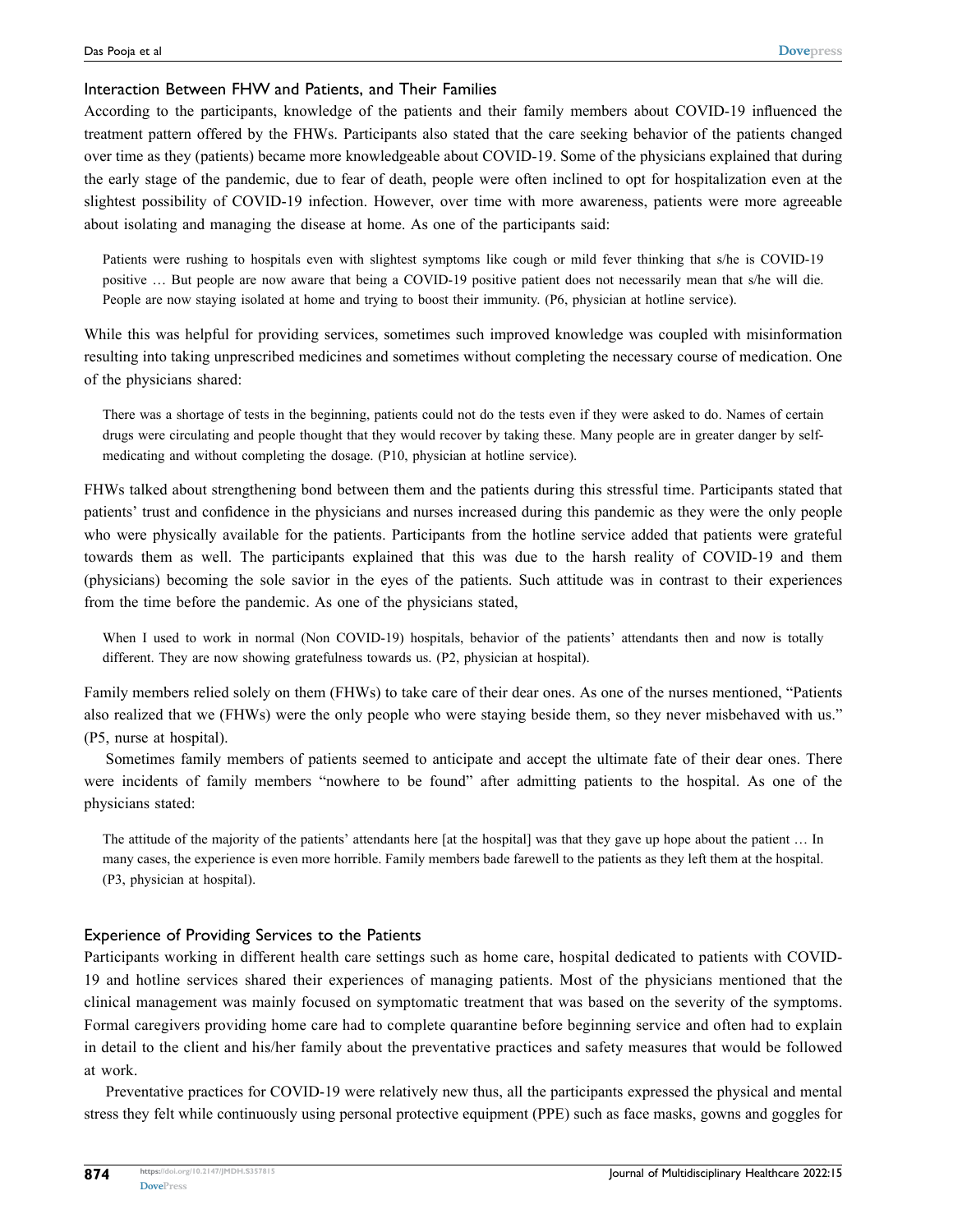long hours. Physicians and nurses working at the hospital faced problems with breathing, exhaustion, nausea, stress and headache from wearing PPE every day. One of the physicians stated:

"Initially when I started to use PPE, I used to have shortness of breath while wearing N95 mask for long period, I could not wear more than an hour." (P2, physician at hospital).

However, gradually most of the participants claimed to have gotten accustomed to PPE and felt that they may benefit from such practice even after COVID-19 comes under control.

#### Challenges of Care Provision Amidst COVID-19 as Experienced by the FHWs

Participants talked about challenges they faced while providing health care services. One of the major challenges of managing patients with COVID-19 was irrational and unsupported demand for specific prescription by patients and/or their family members due to the influence of their social network and the media. In this connection, one of the physicians mentioned, "There was a demand for a certain drug among patients, they were confused about taking that drug." (P9, physician at hotline service). The nature of challenges faced by the hotline service physicians were a bit different than the other participants. In absence of face-to-face observation, real time assessment of patients was not possible which had an effect on the treatment pattern. On top of it, difficulties in communicating over phone further contributed to the existing challenges of assessing patients. Providing treatment without seeing the patient physically was a problem to make accurate diagnosis. However, they tried to provide treatment to the patients with patience and sincerity. One of the hotline physicians stated:

As we cannot see the patients over hotline, so we are doing our work based on patient's statement. For example, when a patient says, he/she is suffering from severe breathlessness we consider him/her as a patient of severe respiratory syndrome. (P8, physician at hotline service).

Participants talked about the sufferings of the patients and FHWs due to the errors of the existing health system in the country. One of the physicians expressed dissatisfaction due to lack of coordination between different tiers of the health system as a result of which the patients had difficulties in accessing health care. For instance, there was no proper information regarding testing facilities, such as its location, availability of testing services, cost, etc. This also affected effective referral in ways such as difficulties in ensuring if the patients visited the facilities they were referred to. Moreover, P6 thought that due to lack of proper isolation practices COVID-19 infection was spreading rapidly which in turn made the prevailing health system vulnerable in terms of human resources for health and medical equipment in the hospital.

Our system was not standing on the base it was supposed to be. Making a good rule of thumb for those in managerial positions and fixing some measures in advance by anticipating what the situation might be at some point; these things were lacking. For example, how many tests should be done every day, how easily can the tests be delivered to the people without any kind of harassment to the people, to maintain isolation properly from the beginning to the end .... Due to not maintaining such isolation properly, Corona spread that way. How many kits and how many doctors need to be provided in those hospitals to deal with it? All of this took a toll. (P6, physician at hotline service).

### Impact on Personal and Family Life: "Life is Still in Lockdown"

The participants in the study shared their experiences of how their personal lives were affected due to their role as a FHW during COVID-19 pandemic and how they coped.

#### Fear, Dilemma and Mental Struggle

Participants who worked at the hospital dedicated for patients of COVID-19 mentioned that initially they were in dilemma about joining the hospital. They were afraid of impending death as the COVID-19 infection was rising across the globe as was its death toll. However, many disregarded their fear out of a sense of commitment for duty, ie, serving the country as well as humanity and looked upon the responsibility of serving during the pandemic as an opportunity. One of the physicians referred to this as a unique learning opportunity, "This situation was new to everyone which created fear and anxiety but we worked with courage. It was a unique experience that will help me in future." (P2, physician at hospital).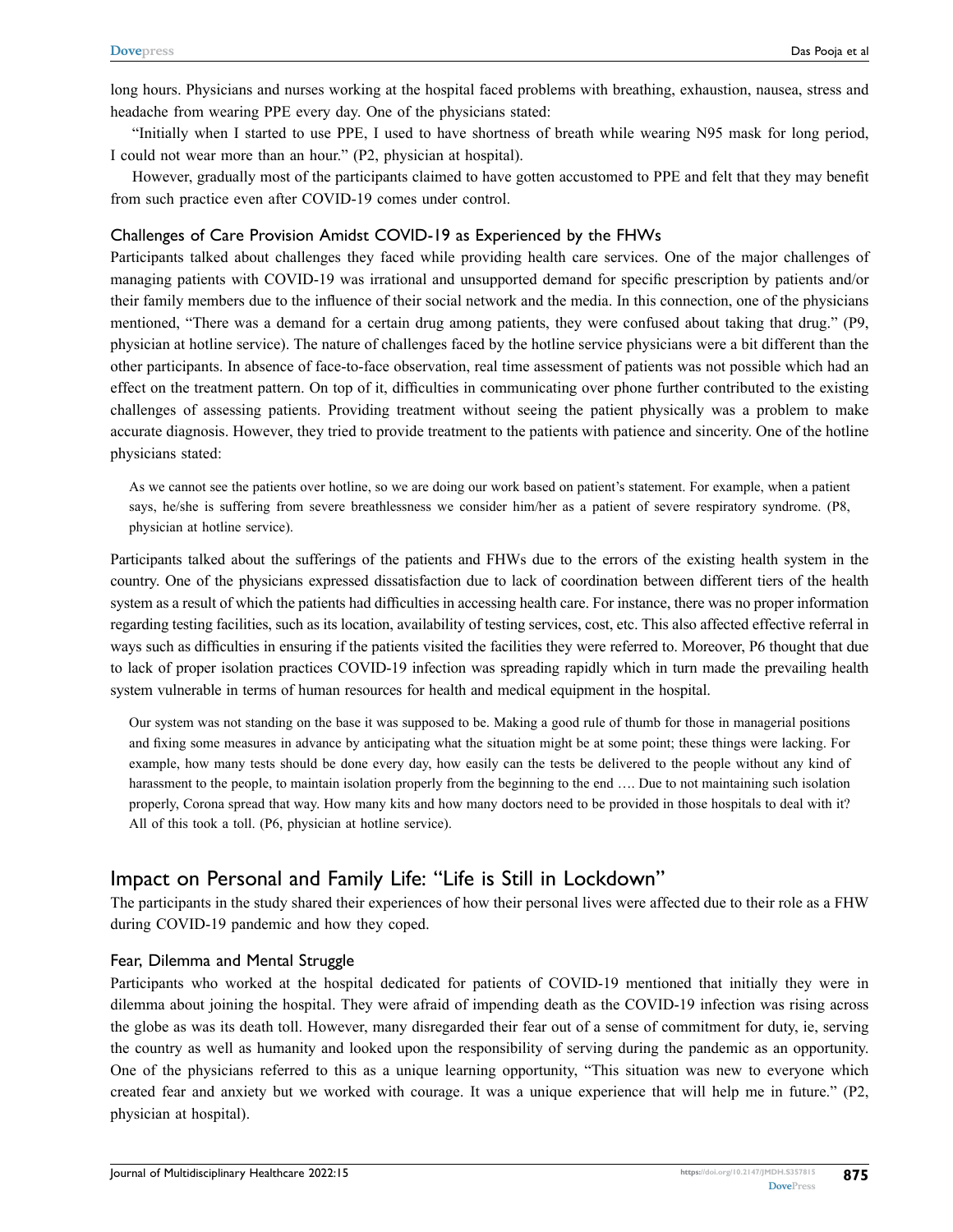Another participant, a formal caregiver providing home care, mentioned the restrictions imposed by the patient's family during the pandemic necessitated her to stay away from her family for as long as five months. It was not easy to convince her own family members to accept such a long absence. When others were going back to their normal life over time, P2 described that those who worked in health care service were "still in lockdown".

I'm connecting to my family over phone when necessary … saying Hi to my parents, asking how they are doing. They were also checking on me, how I was doing …. how I was managing things during COVID-19 spread … I told them not to worry … my husband wasn't convinced at first that I would be detached for five months, but he accepted later on ... (P7, formal caregiver at home care).

Similar view was expressed by another participant,

Things have changed in Bangladesh. People are going back to the normal lifestyle, but we can't. But those who work in the health sector seems like we are still in lockdown. (P2, physician at hospital).

Participants spoke about their mental stress and struggle during the pandemic. P6, a physician, talked about the void in life for staying away from the family members to maintain physical distancing. Participants maintained regular communication with their family members while staying away from home. Another physician, P10, expressed concern about her career as her examination got postponed due to the pandemic. Depression and stress were prominent due to the restriction of movement and excessive workload. One participant mentioned:

All I can say is, everyone seems a little depressed or frustrated. I can't move about freely or see my family. Since we are exposed to COVID-19 we have to maintain a lot of things. This is hampering our normal lifestyle as we can't do things the way we want to. We [physicians] are getting depressed. (P15, physician at hospital).

Guilt of spreading the virus and infection to the family members was another psychological stress that the participants had to deal with on regular basis. As one of the participants mentioned:

The hospital I was working in has arranged a place for me to stay. I went to see my mother during Ramadan. I guess my mother caught COVID-19 from me. I felt guilty. (P4, physician at hospital).

Another participant shared his story of how he had to refrain from seeing his father who was admitted for treatment for COVID-19 in the same hospital where he was working. It was very depressing, yet he had to stay true to his responsibility, guidelines on COVID-19 and his profession.

When my father was sick, he was right in front of me [at the hospital], but he couldn't see my face and I couldn't touch him; I was wearing PPE. After 26 days, he saw me, which was a big relief for me. We had to overcome the mental depression we faced. (P14, physician at hospital).

Almost all the participants mentioned that working as a FHW was not liked by the wider community and was perceived to be a stigmatized role. One of the physicians from the hospital dedicated for patients of COVID-19 shared her story about how she was evicted from the dormitory when the authority came to know about her role as a FHW in the COVID-19 pandemic.

To be honest, I hide that information [about joining COVID-19 hospital]. I said I was in a training program at medical college which actually was true. When I started my shift as a medical officer, I received an eviction notice from my hostel. It was a shock for me as I didn't have anyone else in the city. (P3, physician at hospital).

#### A Story of "Resistance Turned into Pride"

Most of the participants said that they faced resistance from their families when they decided to work at a hospital that was dedicated for patients of COVID-19. Some had to hide the fact from the family while some faced problems in their marital life. However, over time the family members felt secure as they remained healthy and did not get infected while working with patients of COVID-19. The participants mentioned that they were extra cautious in following preventative practices to keep their family members safe from COVID-19. Thus, over time, the resistance and the fear gradually turned to pride and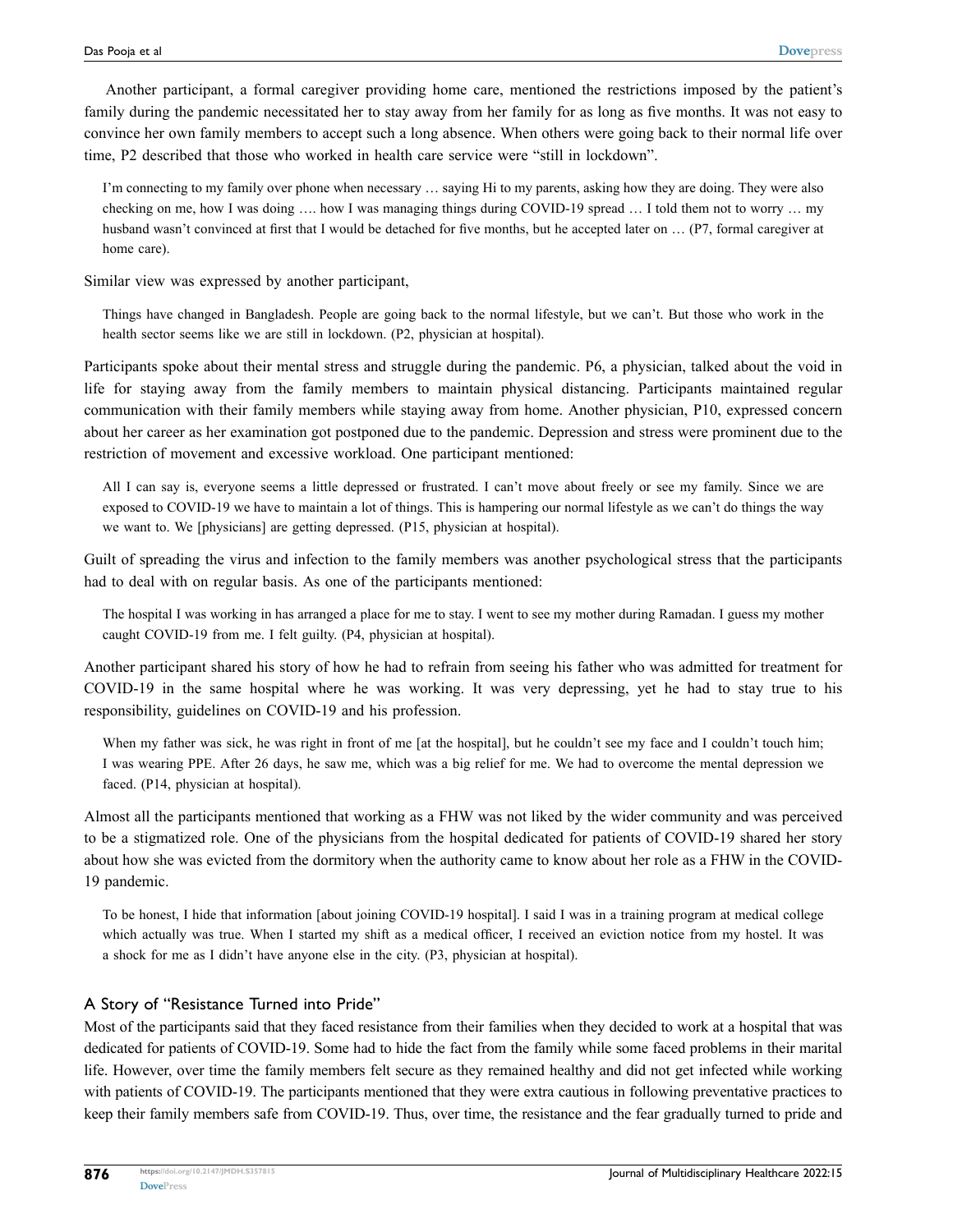satisfaction. As one of the participants stated: "Initially, I didn't let my parents and my father-in-law know about me joining there [COVID-19 hospital]. Only my husband knew, but he was not in favor." (P3, physician at hospital).

A participant also added, "A lot has changed. I have the support of my mother and my sisters. Now they understand the gravity of the situation, and they feel proud of me." (P2, physician at hospital).

### Motivation to Carry on Providing Care

The study participants talked about their motivation to carry on providing service as an FHW. They mentioned how their organization provided a conducive environment for them, their own sense of moral responsibility and sense of accomplishment which motivated them to carry on providing care during the COVID-19 pandemic.

#### Organizational Support: "Place of Relief"

Participants appreciated the support they received from their own organization which was not available to many FHWs who were working at other health facilities. For instance, participants talked about the inadequacy of PPE in different Government institutions and expressed gratitude to their own organization for providing adequate PPE and ensuring their safety. P14 also praised their leadership that all categories of staff members were equally respected by the organization. One of the organizational factors for which the participants were very grateful was that their organization made its healthcare facilities available not only for the staff but also for their family members. This was crucial as it was as struggle to get access to healthcare facilities which were flooded with patients. As P14 stated,

Maybe that was the reason that Almighty put me in a COVID-19 unit so that I could serve my father [patient]. If I wasn't here [working at COVID-19 unit] my father may or may not have received his treatment in a hospital … where else could I take him? It would have been uncertain … After that incident [father getting admitted to the hospital] everyone showed their support. (P14, physician at hospital).

The participants' organization provided residential facilities for the FHWs during the period they stayed away from their families as a precautionary measure. Participants appreciated the bonding created amongst colleagues which helped them to relieve work-related stress and cope with the mental struggle of staying away from their families. They valued the support from colleagues and the time they spent together. It helped to keep them rejuvenated during this pandemic. P15, talked about playing games and meditating to divert his mind from the everyday struggle.

#### Moral Responsibility and Sense of Accomplishment: "Call of Duty"

Most of the participants talked about their moral duty as health care professionals to work in a crisis such as a pandemic despite resistance from their families. They mentioned that their commitment to serve humanity motivated them to work in this pandemic. Participants felt that the decision to work in COVID-19 pandemic was the right one. This experience will always be something to remember and share with future generations. One of the participants said:

Am I going to sit at home while others [doctor's] are fighting the war [pandemic]! ... it is not that I'm expecting a medal from the government or my name in the newspaper or any kind of recognition. But in the future, when all this ends … when I'll have grandchildren, then I'll tell them that there was a pandemic in 2020, and I served as a frontliner back then. (P14, physician at hospital).

In addition to their sense of moral responsibility, acknowledgement of their service directly by the patients and their family members gave a sense of accomplishment for the participants. This helped the FHWs to endure all the strenuous and stressful work during the pandemic. One of the participants felt that blessings and prayers from patients and their family members were the greatest reward of their professional lives.

I would say that it (attitude of patients' family members) was different in this COVID-19 situation. Family members of discharged patients used to call us over the phone to show their thankfulness which I cannot express in words! It was a gratifying moment in my life. I received a lot of prayers, and it was a good experience. (P3, physician at hospital).

P13 expressed hope that someday the world will be back to normal and people can move about freely again.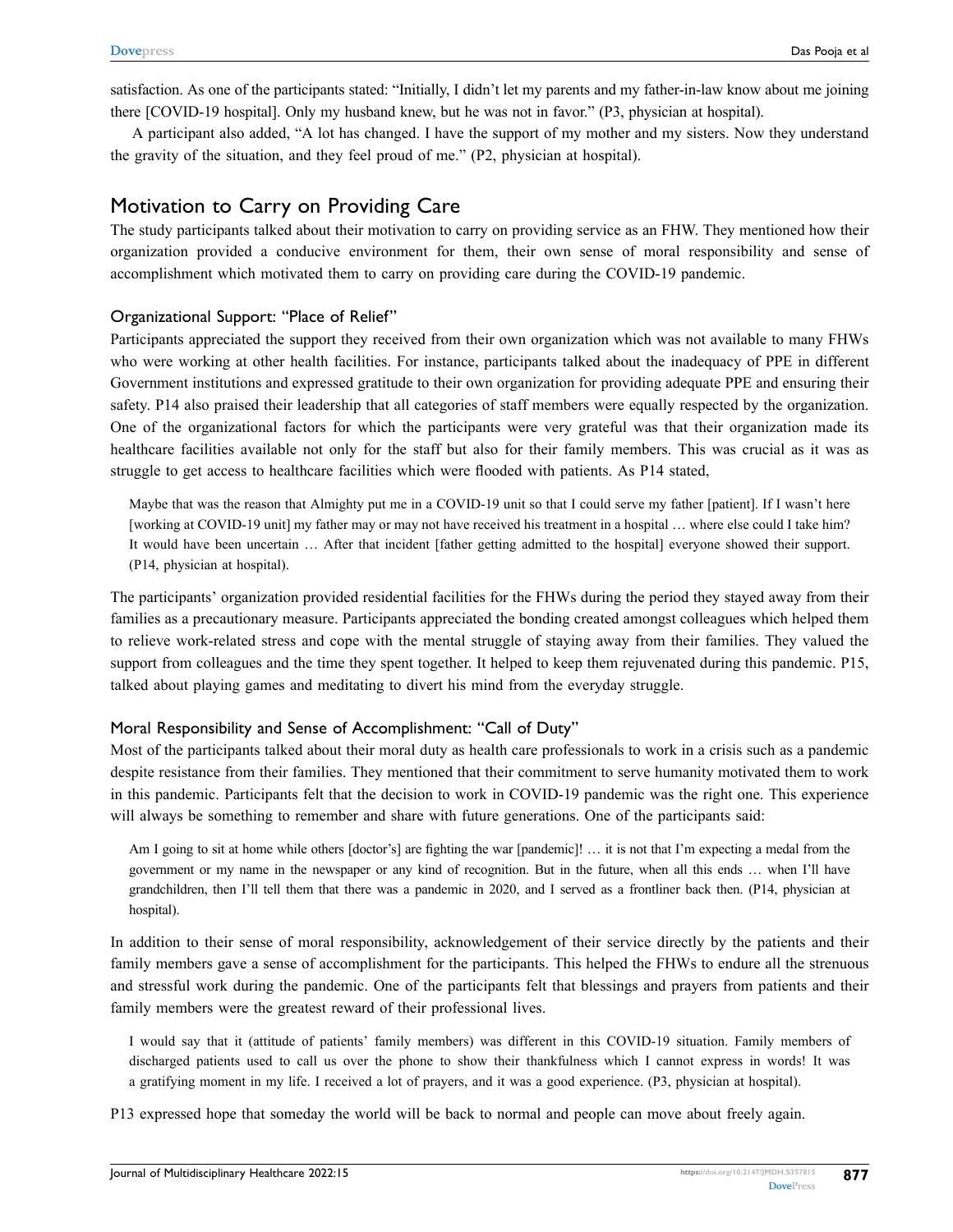Just like everyone else I desire that every person will recover and the world will heal again. Right now, it feels like we are restrained, and we are not free. I am hoping for that moment when we will be able to walk freely in this world again. (P13, physician at hospital)

### **Discussion**

<span id="page-9-1"></span><span id="page-9-0"></span>COVID-19 has unfolded major gaps in responding to emergencies like the COVID-19 pandemic especially in resourcepoor health systems like Bangladesh.<sup>27</sup> As soon as the first case was identified, limited testing facilities, lack of provision of appropriate management and coordinated effort to implement Infection prevention and control (IPC) related measures resulted into widespread confusion among people and FHWs. Moreover, electronic including social network-based media contributed to this mass confusion.<sup>[28](#page-11-26)</sup> As a result, the cases started rising rapidly which further contributed to the surge in demand for frontline health workers to work in hospitals.<sup>[15](#page-11-14)</sup> With this backdrop, this study describes the experience of health workers serving at the frontline at the time of COVID-19 pandemic in Bangladesh. Their experience was categorized into four areas: access to and experience of information on COVID-19, experience of providing care, impact on personal and family life, and motivation to carry on providing care. This helped in understanding the challenges of providing healthcare services during COVID-19 in Bangladesh and how these challenges can be addressed to embark on a contextualized response plan for potential pandemics, especially in a resource poor setting.

<span id="page-9-3"></span><span id="page-9-2"></span>It was evident from the findings that availability and access to accurate and up to date information played a major role in providing quality healthcare by the FHWs. Previous studies and experience of pandemic have highlighted how access to such relevant and accurate information can increase health care providers' knowledge and ensure positive attitude towards patients which thereby contribute in shaping the provision of healthcare.<sup>[29–](#page-12-0)[31](#page-12-1)</sup> In line with the findings of this study, earlier studies have also pointed out that international guidelines such as from WHO can often be "generic" and "not country-specific".<sup>[32](#page-12-2)</sup> This was the very reason for FHWs to consider national guidelines to be more relevant and effective while providing services. One of the most important characteristics of information sources and guidelines appeared to be its consistent flow. The finding of this study suggests that because of the novel nature of the pandemic and global multidisciplinary studies, new evidence was emerging very frequently, sometimes on daily basis. Due to the continued national priority and effort in considering newer and relevant evidence, these guidelines became more accurate, uniform and effective over time which was extremely helpful in managing patients. Previous studies have reported that health workers desired consistent information and guidance but rapidly changing recommendations can lead to confusion and inconsistencies in service provision.<sup>[33](#page-12-3)</sup> Findings from this study shows that there was a lack of a unified platform which could have been very handy for the FHWs to access information when in need and not turn to unstructured internet browsing and/or social media and land on spurious information which could potentially mislead appropriate medical practice.

<span id="page-9-5"></span><span id="page-9-4"></span>According to the finding of this study, the major challenge which had a significant impact on management and care provision during the pandemic was knowledge about COVID-19 of the patients and their family members, and that of the family members of the FHWs. As described in the findings, care seekers' inadequate knowledge about COVID-19 misled them into taking unprescribed medicines and not following isolation protocols. This was a major challenge for the FHWs as well as the hospital authorities to ensure COVID-19 infection risk free environment in the hospital. Similar finding was reported by a study in Ethiopia, which described poor knowledge on COVID-19 led to poor practice towards IPC protocols among the care seekers[.34](#page-12-4) Working in a COVID-19 unit meant being exposed to COVID-19 patients. Those who came forward to join COVID-19 unit of a hospital were faced with resistance from their family. However, both family members of the patients and FHWs eventually settled in with the fear and misconception regarding the pandemic as COVID-19 related information began to gain clarity over time. This further shows how important information can be to ensure effective service provision during pandemics. Therefore, as described before, a uniform information dissemination platform for everyone to seek updated information from could have improved and eased COVID-19 related service provision by the FHWs.

Role of organization in enabling FHWs to render healthcare amidst pandemics emerged to be vital. One of the major challenges for the FHWs was need for a safe working environment. Working amidst COVID-19 pandemic meant that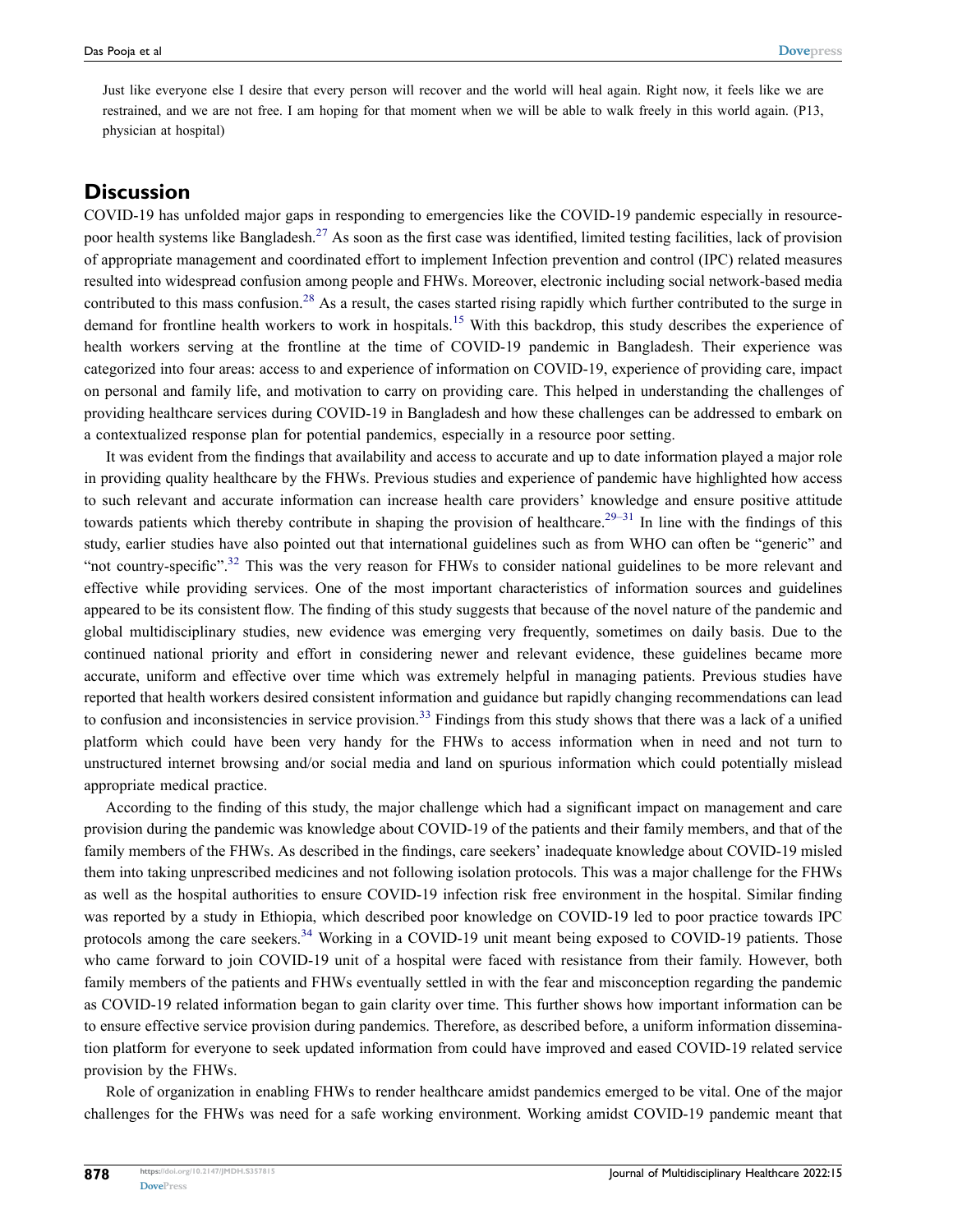<span id="page-10-3"></span><span id="page-10-2"></span><span id="page-10-1"></span><span id="page-10-0"></span>FHWs were at risk of contracting COVID-19 themselves and eventually infecting their household members. As reported in other studies, our findings show that FHWs faced challenges such as high workload, psychological distress, shortage of adequate PPE and social stigmatization while working during the pandemic.<sup>[15](#page-11-14)</sup> In healthcare settings, proper use of PPE and other IPC measures are crucial in preventing the transmission and risk of infection of COVID-19.<sup>[35](#page-12-5)</sup> A study among intensive care nurses in Spain reported fear of contagion and infecting family and friends due to lack of logistical support and improper management of PPEs in the workplace.<sup>[36](#page-12-6)</sup> The organization where the participants of the current study were selected from ensured adequate supply of PPE, provision of safe residence and mental health counselling and peer to peer communication. The participants of this study were satisfied with the provision of PPE arranged by their organization. In addition, the organization also ensured periodic training specifically designed for the FHWs. This helped the FHWs to keep themselves updated with national guidelines and manage patients accordingly. Other studies have found training on COVID-19 related IPC is strongly associated with better knowledge and practices<sup>[37](#page-12-7)</sup> and lack of proper training can hinder IPC measures.<sup>38</sup> A study among FHWs in Venezuela recommended improved education and training program for FHWs during COVID-19.<sup>39</sup> Critical care nurses in Iran mentioned inadequate training, inappropriate work shifts, poor communication, lack of PPE as professional and organizational challenges during this pandemic.<sup>40</sup> Studies have reported that FHWs require mental support to increase productivity and motivation in these challenging times.<sup>[41](#page-12-11)</sup> Along with support with continuous training, safe working environment, provision of residential facilities to isolate from family members, organizational support towards the family members by offering them emergency admission in the hospital for COVID-19 especially helped in keeping up the motivation of the FHWs to continue to provide services. A study in Romania suggested that continuous observation from national institutions is needed to provide a better psychological follow-up to the FHWs during COVID-19 pandemic.<sup>[42](#page-12-12)</sup> A recent study in UK reports that FHWs are in need of a psychological support system that includes peer, organizational and professional support.<sup>[43](#page-12-13)</sup>

### <span id="page-10-8"></span><span id="page-10-7"></span><span id="page-10-6"></span><span id="page-10-5"></span><span id="page-10-4"></span>**Limitations**

Due to the regulations of maintaining physical distance during the COVID-19 pandemic, all interviews were conducted online. This resulted in missing unspoken cues during the interviews which may have contributed to better interpretation of the data. The small sample size of the study and the fact that the study participants consisted of FHWs working at a single organization, as a result the findings from this study may not be transferrable to experiences of FHWs working in other health care settings.

## **Conclusion**

It is very important to have planned effort to respond to and mitigate impact of pandemics like COVID-19 particularly in a resource poor context like Bangladesh. This study has highlighted challenges faced by the FHWs to ensure effective provision of COVID-19 services and its continuity. Such challenges can be addressed in two ways. A reliable contextualized information channel, preferably stewarded by the government, can help both FHWs to render effective services and the general public to comply with hygiene practices and get better guidance in seeking health care. Secondly, organization(s) play a vital role of in providing necessary training, ensuring occupational safety and even social security to the FHWs. This should be incorporated and treated as the cornerstone of a contextualized response and mitigation plan and related policies for the current and future pandemics. However, for this, dialogue and coordination between government and non-government organizations to understand the demand is of paramount importance.

## **Abbreviations**

CDC, Center for Disease control and Prevention; FHW, frontline health workers; HRH, human resource for health; IEDCR, Institute of Epidemiology, Disease Control and Research; IPC, infection prevention and control; LMIC, low- and middle-income countries; MoHFW, Ministry of Health and Family Welfare; NHS, National health services; PPE, personal protective equipment; SF, SAJIDA Foundation; WHO, World Health Organization.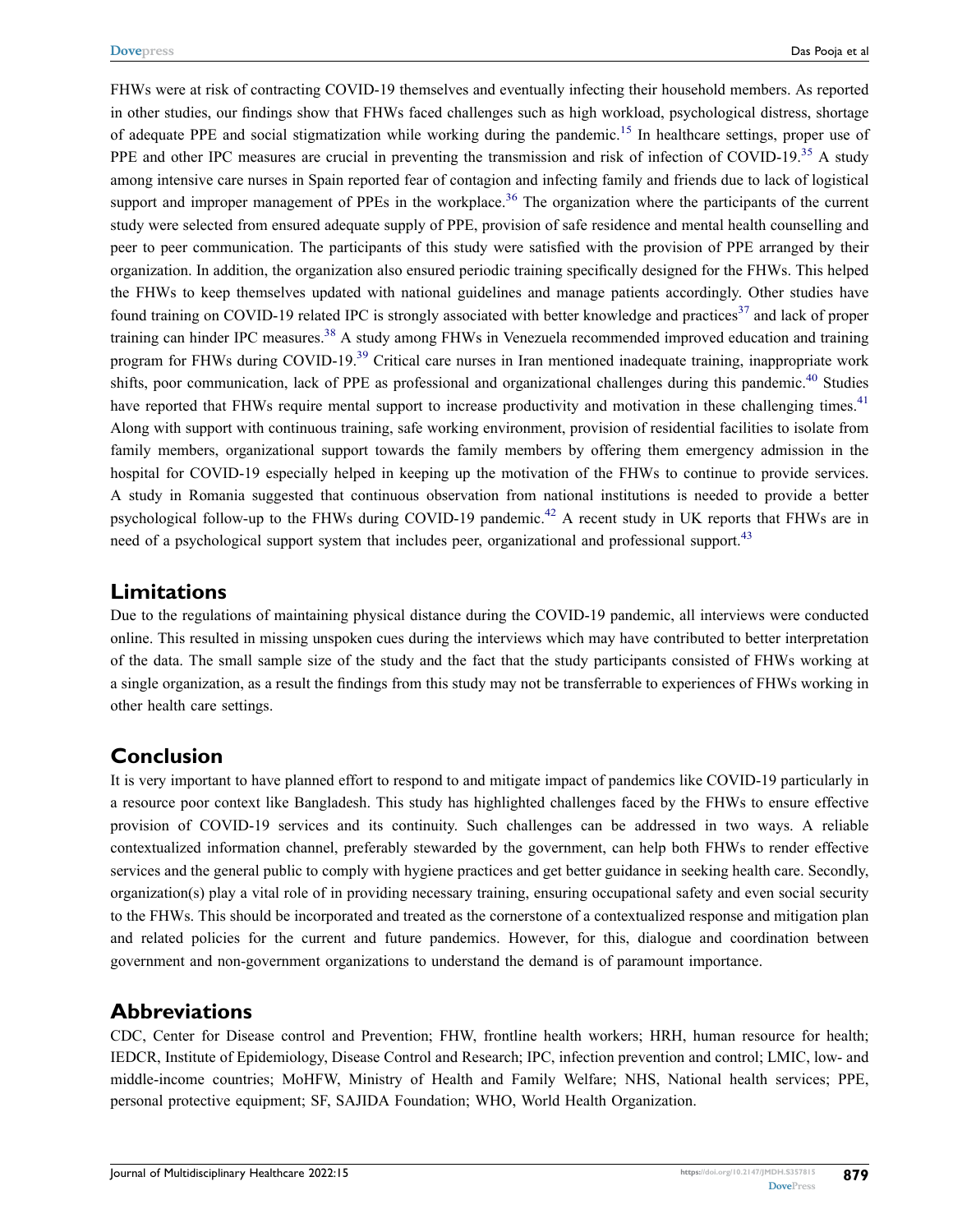### **Acknowledgments**

The authors would like to thank all the participants for their involvement in the study, including SAJIDA Foundation hospital authority for their support during data collection.

### **Disclosure**

The authors declare no conflicts of interest in this work.

### **References**

- <span id="page-11-0"></span>1. Islam A, Ahsan GBT. Health System Financing in Bangladesh: a Situation Analysis. *Am J Econ Financ Manag*. [2015](#page-0-1);1(5):494–502.
- <span id="page-11-1"></span>2. Mannan M. Access to Public Health Facilities in Bangladesh: a Study on Facility Utilisation and Burden of Treatment. *Bangladesh Dev Stud*. [2013;](#page-0-1)36(4):25–80.
- <span id="page-11-2"></span>3. Osman FA. Health Policy, Programmes and System in Bangladesh: achievements and Challenges. *South Asian Surv*. [2008;](#page-0-2)15(2):263–288. doi:[10.1177/097152310801500206](https://doi.org/10.1177/097152310801500206)
- <span id="page-11-3"></span>4. Ahmed SM, Hossain MA, RajaChowdhury AM, Bhuiya AU. The health workforce crisis in Bangladesh: shortage, inappropriate skill-mix and inequitable distribution. *Hum Resour Health*. [2011](#page-0-3);9(1):1–7. doi:[10.1186/1478-4491-9-3/TABLES/4](https://doi.org/10.1186/1478-4491-9-3/TABLES/4)
- <span id="page-11-4"></span>5. Mahmood SAI. Health Systems in Bangladesh | insight Medical Publishing. *Heal Syst Policy Res*. [2012](#page-0-4);1(1):1–4.
- <span id="page-11-5"></span>6. Darkwa EK, Newman MS, Kawkab M, Chowdhury ME. A qualitative study of factors influencing retention of doctors and nurses at rural healthcare facilities in Bangladesh. *BMC Health Serv Res*. [2015](#page-0-5);15(1):1–12. doi:[10.1186/s12913-015-1012-z](https://doi.org/10.1186/s12913-015-1012-z)
- <span id="page-11-6"></span>7. World Bank. Population density (people per sq. km of land area) - Bangladesh | data. World Bank; [2018](#page-0-6). Available from: [https://data.worldbank.](https://data.worldbank.org/indicator/EN.POP.DNST?locations=BD) [org/indicator/EN.POP.DNST?locations=BD.](https://data.worldbank.org/indicator/EN.POP.DNST?locations=BD) Accessed November 6, 2021.
- <span id="page-11-7"></span>8. WHO. Physicians density (per 1000 population). UNdata; [2011.](#page-1-0) Available from: [https://www.who.int/data/gho/data/indicators/indicator-details](https://www.who.int/data/gho/data/indicators/indicator-details/GHO/physicians-density-(per-1000-population) [/GHO/physicians-density-\(per-1000-population](https://www.who.int/data/gho/data/indicators/indicator-details/GHO/physicians-density-(per-1000-population)). Accessed November 16, 2021.
- <span id="page-11-8"></span>9. Khan MM, Hotchkiss R. Use of a Balanced Scorecard in strengthening health systems in developing countries: an analysis based on nationally representative Bangladesh Health Facility Survey. *Int J Health Plann Manage*. [2013;](#page-1-1)28(2):202–215. doi:[10.1002/HPM.2136](https://doi.org/10.1002/HPM.2136)
- <span id="page-11-9"></span>10. Hasan I, Hassan Z, Bulbul MI, Joarder T, Chisti MJ. Iceberg of workplace violence in health sector of Bangladesh. *BMC Res Notes*. [2018](#page-1-2);11:702. doi:[10.1186/s13104-018-3795-6](https://doi.org/10.1186/s13104-018-3795-6)
- <span id="page-11-10"></span>11. Hossain MM, Sultana A, Shaha T, Rahman MZ, Hossain Nirob MM, Yasmeen S. Violence against health workforce in Bangladesh: a call for action. *Int J Community Med Public Heal*. [2018;](#page-1-2)5(5):2151. doi:[10.18203/2394-6040.IJCMPH20181739](https://doi.org/10.18203/2394-6040.IJCMPH20181739)
- <span id="page-11-11"></span>12. Bangladesh COVID - Coronavirus Statistics – worldometer. Available from: <https://www.worldometers.info/coronavirus/country/bangladesh/>. Accessed December 19., [2021.](#page-1-3)
- <span id="page-11-12"></span>13. Bodrud-Doza M, Shammi M, Bahlman L, Islam ARMT, Rahman MM. Psychosocial and Socio-Economic Crisis in Bangladesh Due to COVID-19 Pandemic: a Perception-Based Assessment. *Front Public Heal*. [2020](#page-1-4);8:341. doi:[10.3389/FPUBH.2020.00341/BIBTEX](https://doi.org/10.3389/FPUBH.2020.00341/BIBTEX)
- <span id="page-11-13"></span>14. Das R, Hasan MR, Daria S, Islam MR. Impact of COVID-19 pandemic on mental health among general Bangladeshi population: a cross-sectional study. *BMJ Open*. [2021;](#page-1-5)11(4):45. doi:[10.1136/bmjopen-2020-045727](https://doi.org/10.1136/bmjopen-2020-045727)
- <span id="page-11-14"></span>15. Razu SR, Yasmin T, Arif TB, et al. Challenges Faced by Healthcare Professionals During the COVID-19 Pandemic: a Qualitative Inquiry From Bangladesh. *Front Public Heal*. [2021;](#page-1-6)9:1024. doi:[10.3389/fpubh.2021.647315](https://doi.org/10.3389/fpubh.2021.647315)
- <span id="page-11-15"></span>16. Nguyen LH, Drew DA, Graham MS, et al. Risk of COVID-19 among front-line health-care workers and the general community: a prospective cohort study. *Lancet Public Heal*. [2020](#page-1-7);5(9):e475–e483. doi:[10.1016/S2468-2667\(20\)30164-X](https://doi.org/10.1016/S2468-2667(20)30164-X)
- 17. Mhango M, Dzobo M, Chitungo I, Dzinamarira T. COVID-19 Risk Factors Among Health Workers: a Rapid Review. *Saf Health Work*. 2020;11 (3):262–265. doi:[10.1016/j.shaw.2020.06.001](https://doi.org/10.1016/j.shaw.2020.06.001)
- <span id="page-11-16"></span>18. Jin H, Chen Y, Fu Q, Qu Q. Occupational risk factors of contracting COVID-19 among health workers: a systematic review. *Work*. 2021;69 (3):721–734. doi:[10.3233/WOR-210477](https://doi.org/10.3233/WOR-210477)
- <span id="page-11-17"></span>19. Rossi R, Socci V, Pacitti F, et al. Mental Health Outcomes Among Frontline and Second-Line Health Care Workers During the Coronavirus Disease 2019 (COVID-19) Pandemic in Italy. *JAMA Netw Open*. [2020;](#page-1-8)3(5):e2010185–e2010185. doi:[10.1001/JAMANETWORKOPEN.2020.10185](https://doi.org/10.1001/JAMANETWORKOPEN.2020.10185)
- <span id="page-11-18"></span>20. Lai J, Ma S, Wang Y, et al. Factors Associated With Mental Health Outcomes Among Health Care Workers Exposed to Coronavirus Disease 2019. *JAMA Netw Open*. [2020](#page-1-8);3(3):e203976–e203976. doi:[10.1001/JAMANETWORKOPEN.2020.3976](https://doi.org/10.1001/JAMANETWORKOPEN.2020.3976)
- <span id="page-11-19"></span>21. Shahbaz S, Ashraf MZ, Zakar R, Fischer F. Psychosocial, emotional and professional challenges faced by female healthcare professionals during the COVID-19 outbreak in Lahore, Pakistan: a qualitative study. *BMC Women's Health*. [2021](#page-1-9);21(1):1–10. doi:[10.1186/S12905-021-01344-Y/](https://doi.org/10.1186/S12905-021-01344-Y/TABLES/1) [TABLES/1](https://doi.org/10.1186/S12905-021-01344-Y/TABLES/1)
- <span id="page-11-20"></span>22. Ali. Assessment of challenges faced by Health Care Workers caring COVID-19. patients at Level-3 COVID-19 Hospital. *J Med Sci Clin Res*. [2021;](#page-1-10)09(4):345. doi:[10.18535/jmscr/v9i4.10](https://doi.org/10.18535/jmscr/v9i4.10)
- <span id="page-11-21"></span>23. Ness MM, Saylor J, Di Fusco LA, Evans K. Healthcare providers' challenges during the coronavirus disease (COVID-19) pandemic: a qualitative approach. *Nurs Health Sci*. [2021;](#page-1-11)23(2):389–397. doi:[10.1111/NHS.12820](https://doi.org/10.1111/NHS.12820)
- <span id="page-11-22"></span>24. Hussain M, Begum T, Batul SA, Tui NN, Islam MN, Hussain B. Healthcare workers during the COVID-19 pandemic: experiences of doctors and nurses in Bangladesh. *Int J Health Plann Manage*. [2021](#page-1-12);36(S1):174–181. doi:[10.1002/hpm.3154](https://doi.org/10.1002/hpm.3154)
- <span id="page-11-23"></span>25. Sandelowski M. What's in a name? Qualitative description revisited. *Res Nurs Heal*. [2010](#page-1-13);33(1):77–84. doi:[10.1002/nur.20362](https://doi.org/10.1002/nur.20362)
- <span id="page-11-24"></span>26. Patton MQ. *Qualitative Research and Evaluation Methods: Theory and Practice*. SAGE Publications, Inc; [2015.](#page-2-1)
- <span id="page-11-25"></span>27. Islam S, Islam R, Mannan F, Rahman S, Islam T. COVID-19 pandemic: an analysis of the healthcare, social and economic challenges in Bangladesh. *Prog Disaster Sci*. [2020](#page-9-0);8:100135. doi:[10.1016/j.pdisas.2020.100135](https://doi.org/10.1016/j.pdisas.2020.100135)
- <span id="page-11-26"></span>28. Sayeed Al-Zaman M. Healthcare crisis in Bangladesh during the COVID-19 pandemic. *Am J Trop Med Hyg*. [2020;](#page-9-1)103(4):1357–1359. doi:[10.4269/](https://doi.org/10.4269/ajtmh.20-0826) [ajtmh.20-0826](https://doi.org/10.4269/ajtmh.20-0826)